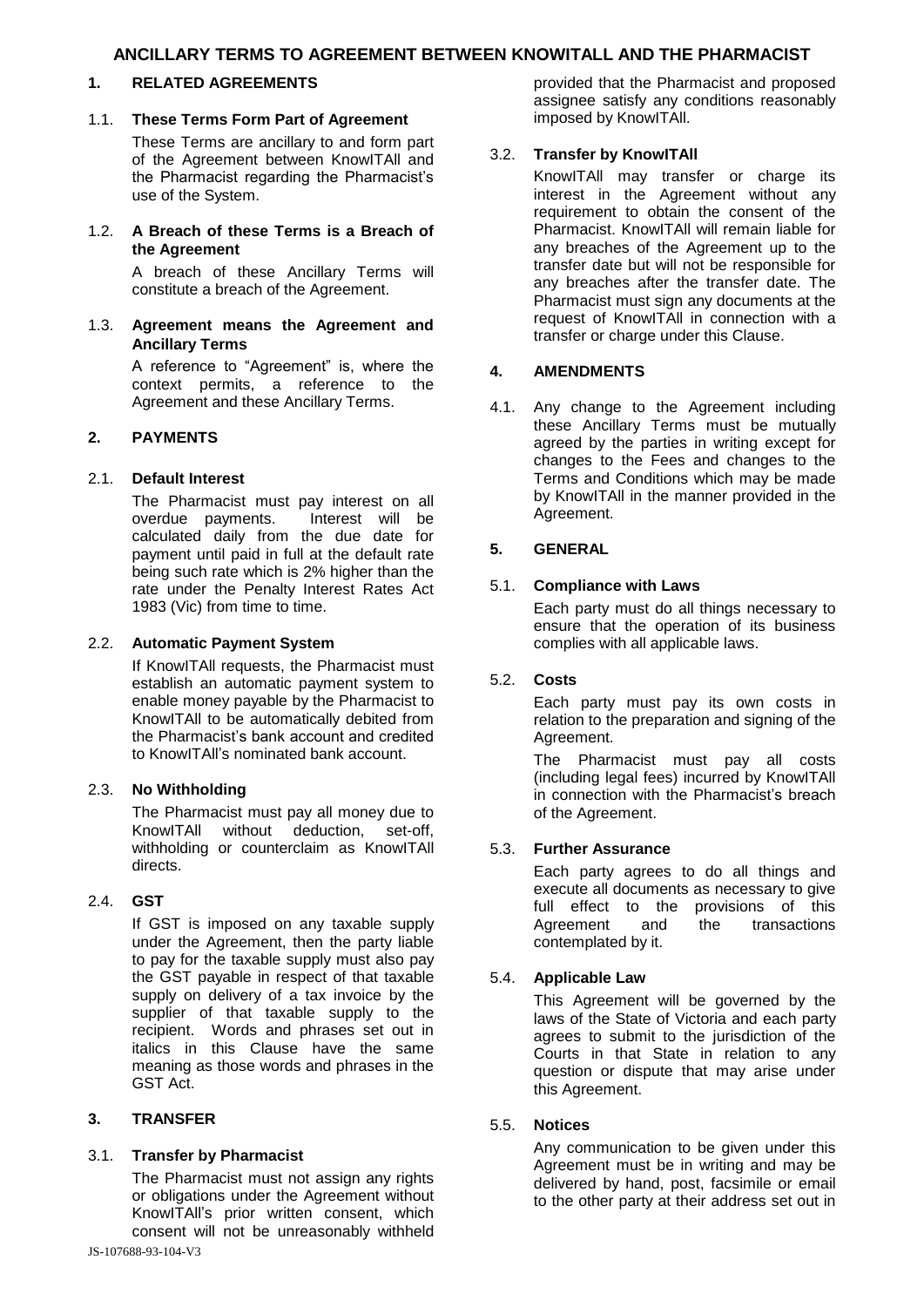## **ANCILLARY TERMS TO AGREEMENT BETV**

this Agreement or as otherwise notified and will be deemed to be received if:

- delivered, on delivery;
- sent by post, 48 hours from the time of posting, notwithstanding that it may subsequently be returned unclaimed; or
- sent by facsimile or email before 5.00pm, on the same day and if sent after 5.00pm then the following day.

#### 5.6. **Effect of Waiver**

A delay or failure to enforce any term of this Agreement by KnowITAll will not be a waiver of any term of this Agreement. A waiver by KnowITAll of a term of this Agreement must be in writing and will not constitute a waiver of subsequent breaches of the same or of a different kind.

### 5.7. **Entire Agreement**

The Agreement and these Ancillary Terms constitutes the entire agreement between the parties.

#### 5.8. **Severability**

The provisions of the Agreement will be separate and severable from each other to the extent that if any provision or provisions are considered to be inoperative then the remaining provision or provisions will be binding on and enforceable by the parties.

### **6. DEFINITIONS**

In this Agreement unless the context indicates otherwise:

- **Agreement** means the Agreement between KnowITAll and the Pharmacist regarding the Pharmacist's use of the System and includes these Ancillary Terms.
- **Ancillary Terms** means the terms contained in this Agreement (including as varied from time to time).
- **Business Day** means Monday to Friday (inclusive).
- **Computer System** means the computer hardware and software used by the Pharmacist at the Pharmacy.
- **Confidential Information** means all of the information to which the Pharmacist has access as a result of entering into the Agreement including information about the System and the KnowITAll Group and which is not otherwise publicly accessible information.

| WEEN KNOWITALL AND THE PHARMACIST      |                                                                                                                                                                                                                                                                                                                                                                                                                            |
|----------------------------------------|----------------------------------------------------------------------------------------------------------------------------------------------------------------------------------------------------------------------------------------------------------------------------------------------------------------------------------------------------------------------------------------------------------------------------|
| <b>Customer</b><br>Reward<br>Program   | means the program which is part<br>of the System whereby<br>the<br>Pharmacist's customers<br>are<br>rewarded for their loyalty to the<br>Pharmacy.                                                                                                                                                                                                                                                                         |
| Fees                                   | means the fees described<br>in<br>Schedule 2 of the Agreement.                                                                                                                                                                                                                                                                                                                                                             |
| <b>GST</b>                             | means GST within the meaning of<br>the GST Act.                                                                                                                                                                                                                                                                                                                                                                            |
| <b>GST Act</b>                         | means the A New Tax System<br>(Goods and Services Tax) Act<br>1999 (as amended).                                                                                                                                                                                                                                                                                                                                           |
| <b>Information</b>                     | means all data which is created<br>and/or recorded as a result of the<br>Pharmacist's use of the System.                                                                                                                                                                                                                                                                                                                   |
| <b>Intellectual</b><br><b>Property</b> | includes the "KnowlTAll" name<br>and all other names, brands,<br>logos, marks<br>and<br>signs<br>associated with the System, the<br>KnowITAII Group's know-how,<br>techniques,<br>trade<br>secrets,<br>business and marketing plans,<br>software,<br>special<br>computer<br>and procedures,<br>systems<br>(including patents),<br>inventions<br>designs and circuit layouts<br>developed by or for the KnowITAII<br>Group. |
| KnowITAII                              | includes KnowlTAll's<br>servants,<br>agents,<br>successors<br>$\mathsf{in}$<br>title,<br>claiming<br>assigns<br>and those<br>through or under them.                                                                                                                                                                                                                                                                        |
| <b>KnowITAII</b><br>Group              | means KnowlTAII and any of the<br>following:                                                                                                                                                                                                                                                                                                                                                                               |
|                                        | holding company<br>a<br>or<br>subsidiary of KnowlTAll;<br>a subsidiary of a holding<br>company of KnowlTAll;<br>a company controlled by the<br>same people that control<br>KnowITAll<br>(eg.<br>shares<br>directors and/or<br>common<br>shareholders;                                                                                                                                                                      |
| Member                                 | means any person who<br>İS.<br>registered for participation in the<br>Customer Reward Program.                                                                                                                                                                                                                                                                                                                             |
| <b>Pharmacist</b>                      | means the person named as<br>Pharmacist in this Agreement and<br>ingluded the Dharmooint's hoirs                                                                                                                                                                                                                                                                                                                           |

Pharmacist in this Agreement and includes the Pharmacist's heirs, successors, executors, administrators, permitted assigns and those claiming through or under them and where applicable, the Pharmacist's directors, employees, servants and agents.